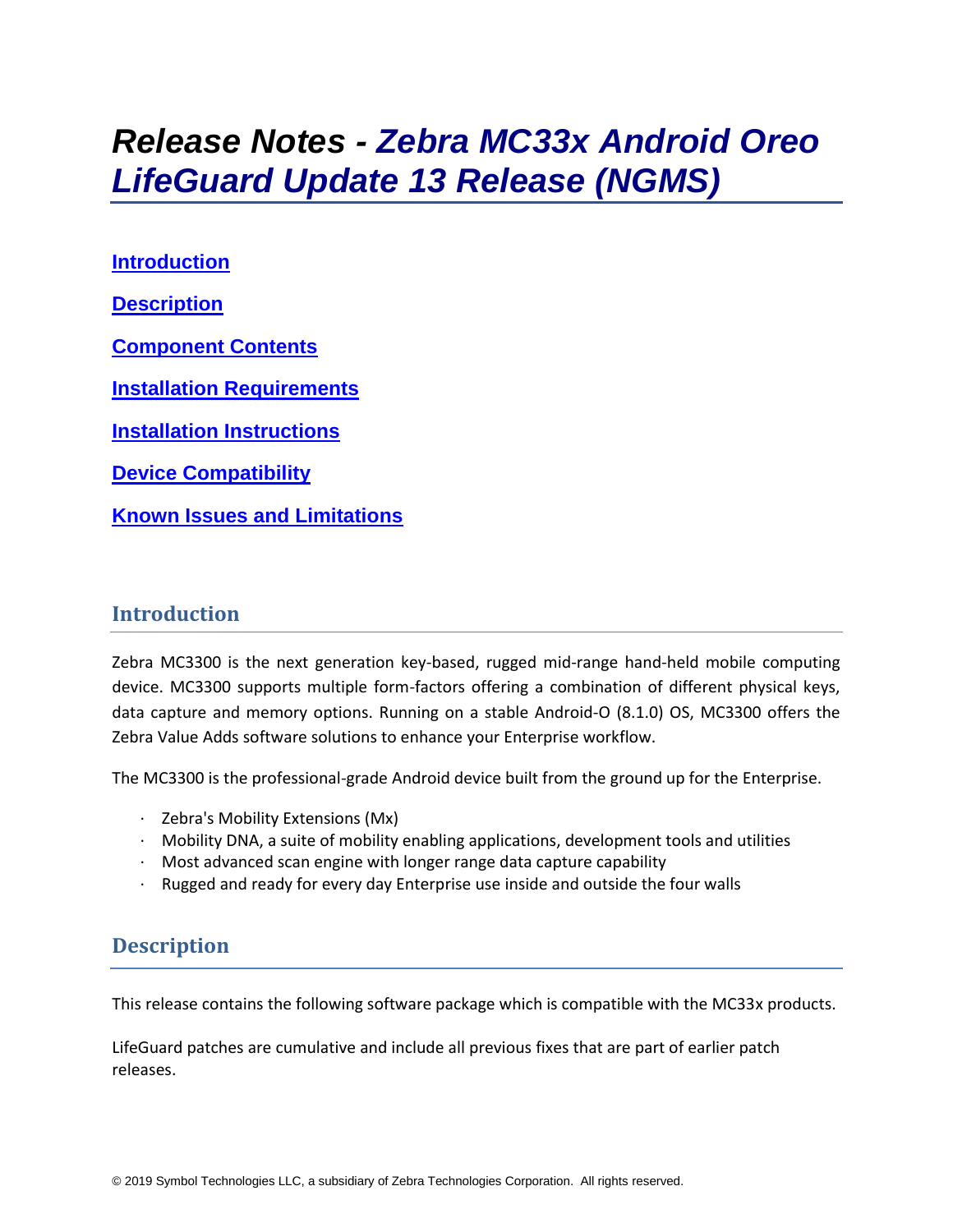## <span id="page-1-0"></span>**Component Contents**

| <b>Package Name</b>                  | <b>Package Description</b>                       |
|--------------------------------------|--------------------------------------------------|
| CFE ATLAS 02-13-15.00-ON-U13-STD.zip | OTA incremental CFE v13 update software for NGMS |
|                                      | build compatible for MC33x product.              |

## **Component Version Info**

| <b>Component / Description</b>   | <b>Version</b>                    |  |  |
|----------------------------------|-----------------------------------|--|--|
| <b>Product Build Number</b>      | 02-13-15.00-ON-U13-STD            |  |  |
| <b>Android Version</b>           | 8.1.0                             |  |  |
| Linux Kernel                     | 3.10.84                           |  |  |
| Android SDK Level                | 27                                |  |  |
| Platform                         | QC8956                            |  |  |
| <b>Bluetooth Stack</b>           | 4.1                               |  |  |
| <b>Flash Size</b>                | 16/32GB                           |  |  |
| <b>RAM Size</b>                  | 2/4GB                             |  |  |
| Scanning                         | 20.0.38.0                         |  |  |
| DataWedge                        | 7.2.5                             |  |  |
| <b>EMDK</b>                      | 7.2.2.2202                        |  |  |
| MXMF / OSX                       | MXMF: 8.4.1.3 / OSX: QCT.81.8.6_4 |  |  |
| WiFi                             | FUSION_BA_2_11.0.0.024_O          |  |  |
| <b>NFC</b>                       | Radio: BA 2 11.0.0.017 O          |  |  |
|                                  | Application: BA_2_11.0.0.012 O    |  |  |
|                                  | Middleware: BA 2 11.0.0.015 O     |  |  |
|                                  | Firmware: 7.35.205.8 20181002     |  |  |
|                                  | NFC_NCIHALx_AR003C.8.3.0_O_OpnSrc |  |  |
| <b>PTT</b>                       | 3.1.39                            |  |  |
| <b>Touch FW</b>                  | 26                                |  |  |
| RxLogger                         | 5.4.12.0                          |  |  |
| <b>Bluetooth Pairing Utility</b> | 3.14                              |  |  |
| Zebra Data Service               | 3.4.0.1180                        |  |  |
| <b>Files</b>                     | 8.1.0                             |  |  |
| <b>Stage Now</b>                 | 3.2.1.0                           |  |  |
| <b>Battery Swap</b>              | $1.0$                             |  |  |
| <b>User Guide</b>                | 1.0                               |  |  |
| Zebra Volume Control (ZVC)       | 2.1.0.14                          |  |  |
| <b>Battery Manger</b>            | 1.4.2                             |  |  |
| ActiveEdge                       | 2.5.16                            |  |  |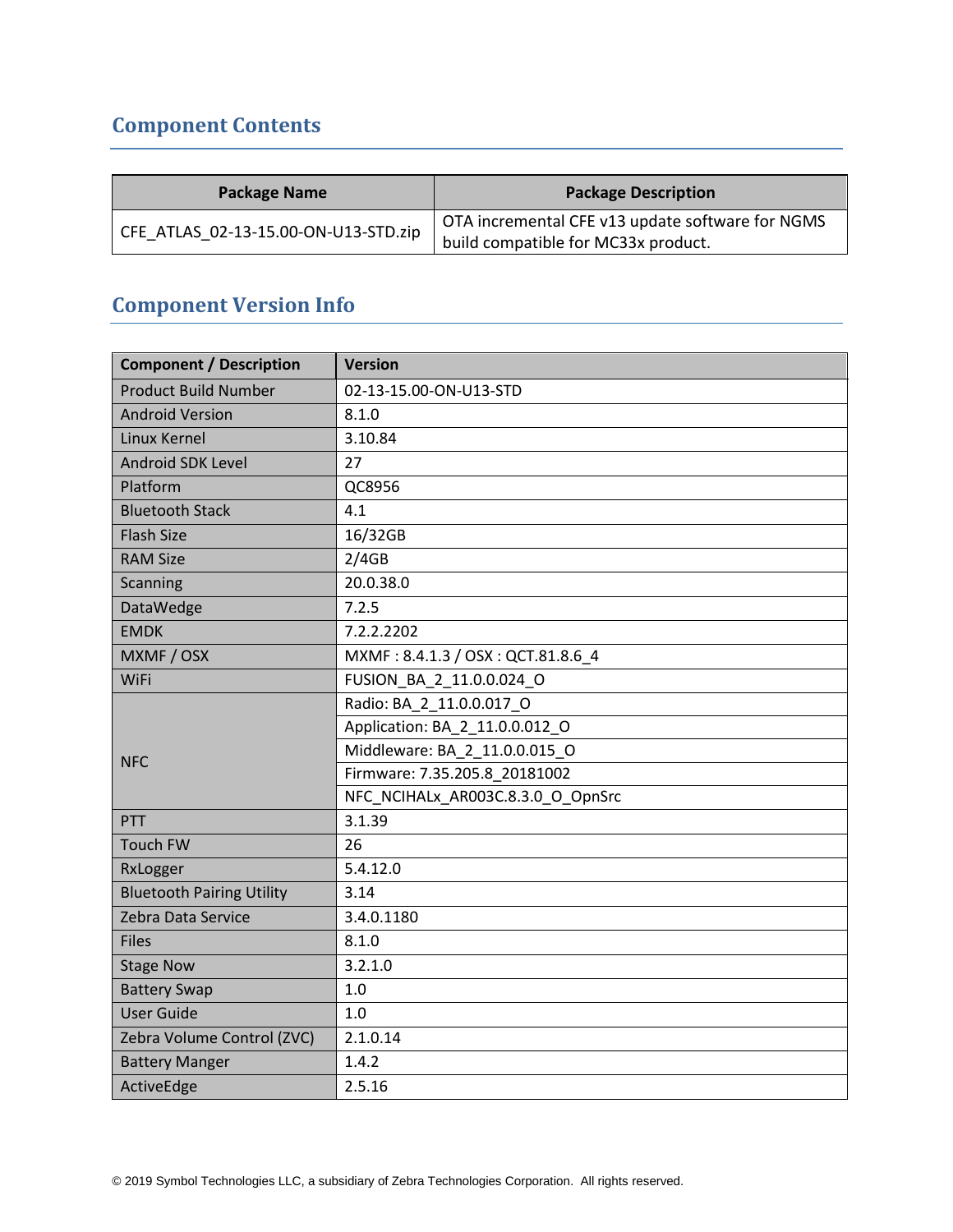| WorryFree WiFi Analyzer     | 3.2.20                                                                |
|-----------------------------|-----------------------------------------------------------------------|
| Device Central              | 2.0.22.1                                                              |
| Zebra Software License      | 3.1.1                                                                 |
| Manager                     |                                                                       |
| Audio                       | 0.8.0.0                                                               |
| OemInfo                     | 1.0.0.1059                                                            |
| Enterprise Keyboard (EKB)   | 2.0.1.9                                                               |
| Diagnostic Tool             | 1.16.1.3                                                              |
| <b>Finger Print</b>         | Zebra/MC33/MC33:8.1.0/02-13-15.00-ON-U13-STD/37:user/release-<br>keys |
|                             | Zebra/MC33/MC33C:8.1.0/02-13-15.00-ON-U13-STD/37:user/release-        |
|                             | keys                                                                  |
| <b>Security Patch Level</b> | April 01 2019                                                         |

#### **1. CFE v13 Updates:**

- ❖ CFE\_ATLAS\_02-13-15.00-ON-U13-STD.zip (NGMS)
- 1. **Android Security Patch Level: April 01, 2019**. Use the link below to see the Android Security bulletin for more information: <https://source.android.com/security/bulletin/>
- 2. Updated below mentioned components: For more detail please refer [http://techdocs.zebra.com](http://techdocs.zebra.com/)
	- PTT Version 3.1.39
	- Device Central Version 2.0.22.1
	- OSX Version QCT.81.8.6 4
		- a. SPR36117/36095 Resolved an issue wherein the scanned data would not come to the Apps, Airplane menu item was missing in the Power key menu and Home and recent buttons were not functional.
- 3. SPR36336/ SPR36941: Resolved an issue wherein devices with HW IDs 200, 202, 203, 204, 205, 206, 207, 210, 212, 213, 214, 216, 217 will not boot past Zebra Powered by Android Splash Screen after Oreo update.

#### **2. CFE v12 Updates:**

- ❖ CFE\_ATLAS\_02-13-15.00-ON-U12-STD.zip (NGMS)
- 1. **Android Security Patch Level: February 01, 2019**. Use the link below to see the Android Security bulletin for more information: <https://source.android.com/security/bulletin/>
- 2. Updated below mentioned components: For more detail please refer [http://techdocs.zebra.com](http://techdocs.zebra.com/)
	- WorryFree WiFi Analyzer Version 3.2.20
	- MX: 8.4.1.3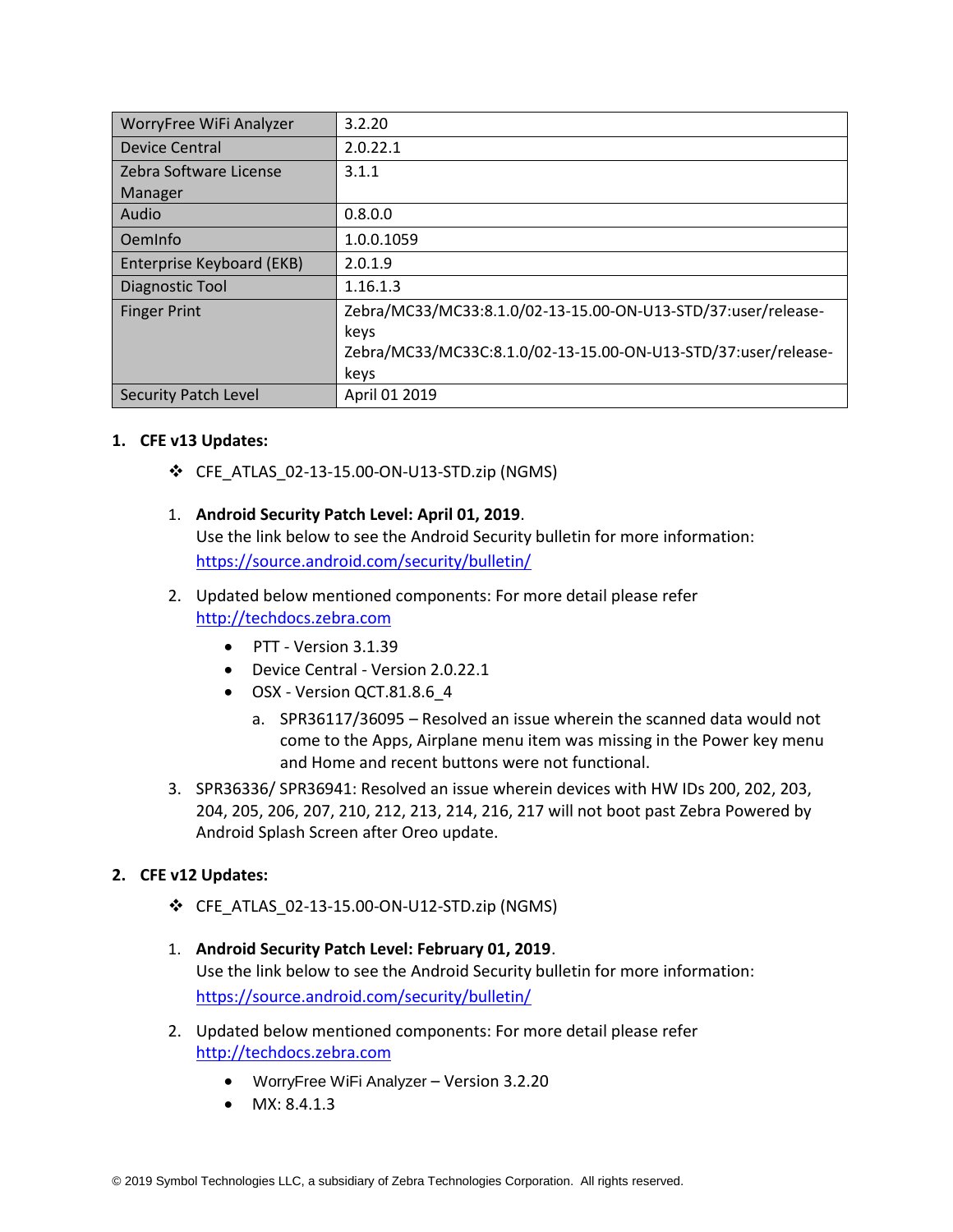- a. SPR35665 Resolved an issue wherein Google Keyboard settings was not persisting.
- b. SPR35491/35856 Resolved an issue wherein Analytics Manager was throwing "Index out of bound error " when a StageNow Barcode is scanned.
- c. SPR35928 Resolved an issue where Clock Manager CSP accepts timezone id in "/Etc" Olson format.
- d. SPR35908 Resolved an issue wherein admin and user generated certificates could not be downloaded from external server.
- e. SPR34771 Resolved synchronization issue while checking with accessmanager.
- StageNow client: 3.2.1.0
- OEMConfig: 8.4.0.1
- Datawedge: 7.2.5
- EKB: 2.0.1.9
	- a. SPR35603 Fixed an issue wherein Enterprise Keyboard was getting disappeared when external Keyboard was connected.
- EMDK: 7.2.2.2202
- DDT: 1.16.1.3
- 3. SPR36019 Resolved an issue wherein serial port control signals were not working as expected.

#### **3. CFE v11 Updates:**

- ❖ CFE\_ATLAS\_02-13-15.00-ON-U11-STD.zip (NGMS)
- 1. **Android Security Patch Level: December 01, 2018**. Use the link below to see the Android Security bulletin for more information: <https://source.android.com/security/bulletin/>
- 2. Updated below mentioned components: For more detail please refer [http://techdocs.zebra.com](http://techdocs.zebra.com/)
	- WLAN Version FUSION\_BA\_2\_11\_0.0.024\_O
	- $\bullet$  ZVC Version 2.1.0.14
	- OemInfo Version 1.0.0.1059

## <span id="page-3-0"></span>**Installation Requirements**

- ADB installed on the PC (including adb drivers)
- USB debugging turned ON (from Developer options)
- MC33 has at least:
	- o Version 02-13-15.00-ON-U01-STD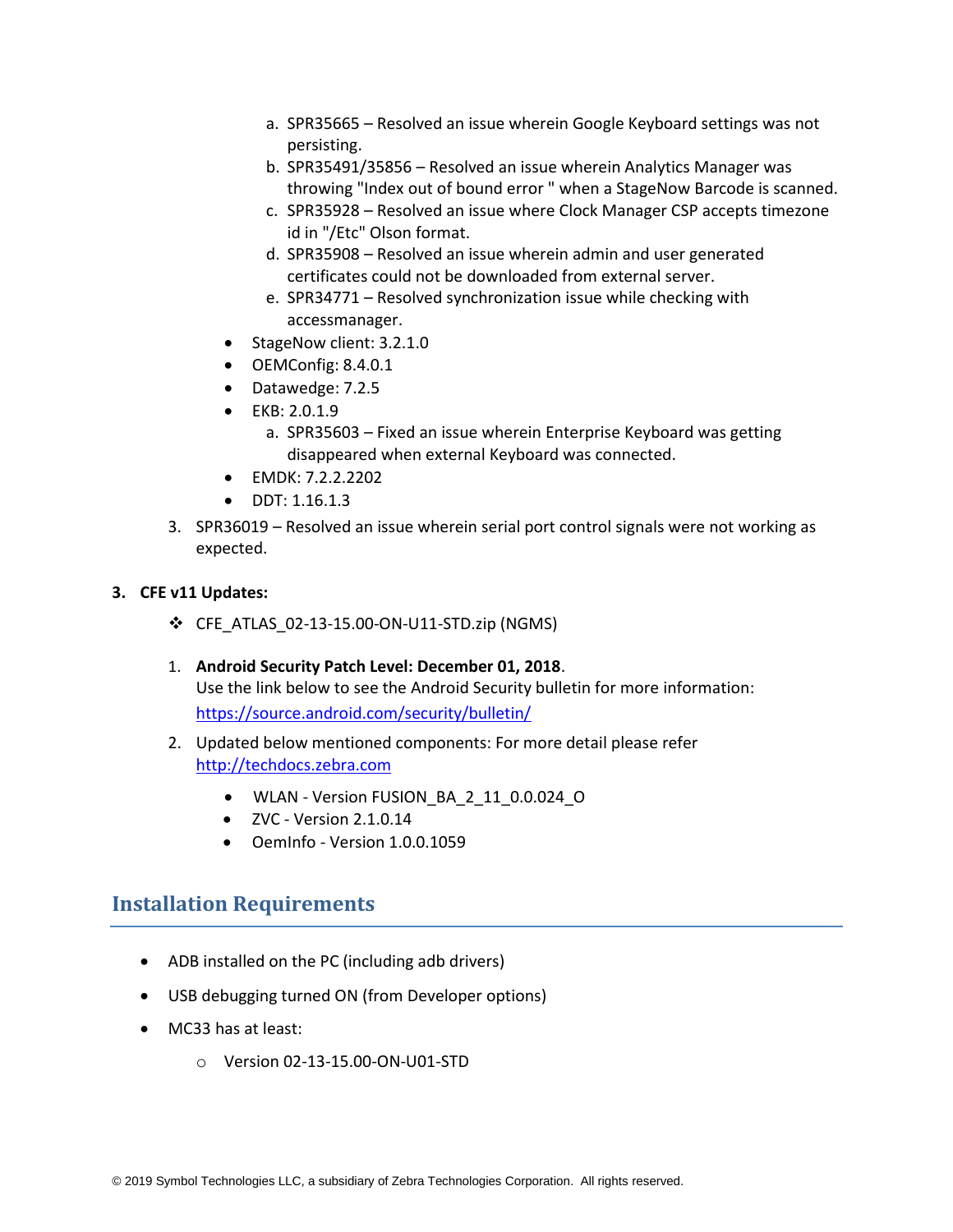## <span id="page-4-0"></span>**Installation Instructions**

#### CFE software update procedure for MC33x:

The installation instructions assume you have ADB installed on your PC (the adb drivers etc..) and your MC3300 has developer options enabled and USB debugging ON. Instructions on HOW TO enable ADB is also captured in the user guide.

- 1. Connect the MC33x to the PC using the USB data cable or through the cradle.
- 2. You may need to pull down the top menu and if you see "USB for charging", touch it and then change it to "File transfers".
- 3. Open Command Prompt, run *"adb devices"* and check if you can see the device's serial number… If yes, proceed… if not, you will need to get the PC set up with the proper drivers or install an External SD Card.
- 4. You may also get a pop up on your PC (Win 7) that you will be connected as a Portable Media Player… this can be ignored.

#### ❖ **Download Image**

a) CFE\_ATLAS\_02-13-15.00-ON-U13-STD.zip listed above in content section

- 5. Entering Recovery Mode
	- a. Choice 1: In Command Prompt, type *"adb reboot recovery"* and click enter.
	- b. Choice 2:
		- Reboot the device while holding the Pistol Grip Trigger (GUN Device) or the Right Scan Trigger (BRICK Device)
		- When Zebra Technologies logo appears on the screen release the trigger
- 6. Your MC33x will reboot and put you on the Android Recovery screen.
- 7. If applying update via sideload Method
	- a. Use the Volume + and to highlight, "Apply update from ADB" and press the Power key to select it for applying OS upgrade package
- 8. if applying update via External SD card
	- a. Use the Volume + and to highlight "Apply update from SD card" and press the Power Key to select it
	- b. Use the Volume + and to highlight package CFE\_ATLAS\_02-13-15.00-ON-U13-STD.zip and press the Power Key to select it.
	- c. Go to Step 10 once above steps are completed
- 9. With your Command Prompt open in the Host machine, type *"adb sideload"* command and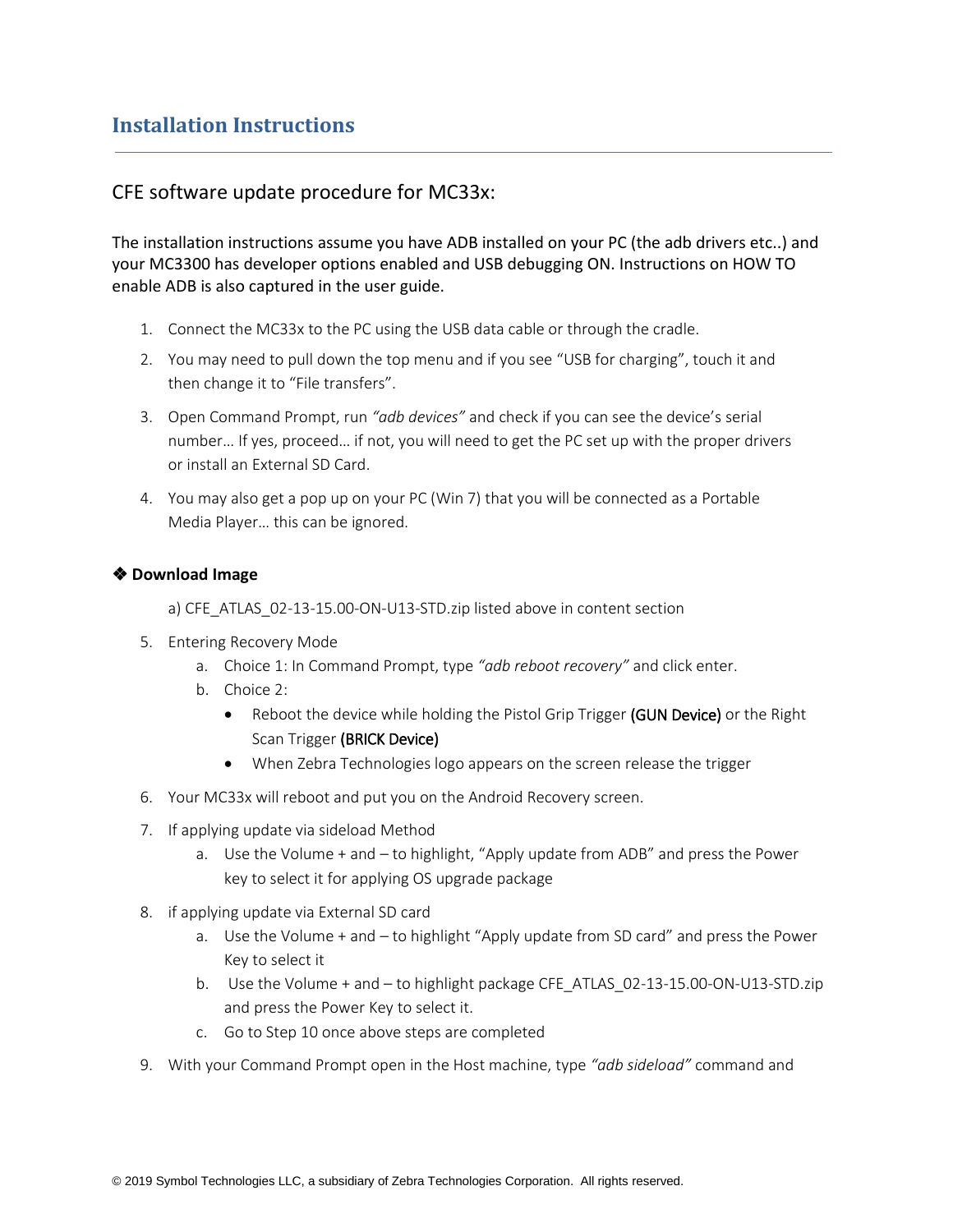add a space and then drag and drop the CFE\_ATLAS\_02-13-15.00-ON-U13-STD.zip file on to it and click enter.

- a. Your PC screen will show files being installed and a little blue horizontal progress bar on your device will show status... and after about  $6<sup>o</sup>$  minutes (could be 10+ minutes if installing GMS) it should be done and you should be back at the Android Recovery screen.
- 10. *"Reboot system now"* is highlighted. Press the Power Key to Reboot.

11. At the Home Screen, we need to verify that the BSP upgrade took place and set the Date & Time.

- a. Go to "Settings" and scroll down to "About phone" and look at the "Build number". It should start with "02-13-15.00-ON-U13-STD release keys". Now you are on the correct BSP.
- 12. Now you are all set to use your MC33x.

## <span id="page-5-0"></span>**Device Compatibility**

This software release has been approved for use on the following devices.

| <b>Device Part Number</b> | <b>Operating System</b> | <b>Device Part number</b> | <b>Operating System</b> |
|---------------------------|-------------------------|---------------------------|-------------------------|
| MC330K-GE3HA3NA           | Android N, O            | MC330M-RL4SG2RW           | Android N, O            |
| MC330K-GE3HA3RW           | Android N, O            | MC330M-SI2HA2RW           | Android N, O            |
| MC330K-GE4HA3NA           | Android N, O            | MC330M-SI30A2RW           | Android N, O            |
| MC330K-GE4HA3RW           | Android N, O            | MC330M-SI3HA2NA           | Android N, O            |
| MC330K-GE4HA4NA           | Android N, O            | MC330M-SI3HA2RW           | Android N, O            |
| MC330K-GE4HA4RW           | Android N, O            | MC330M-SI40A2NA           | Android N, O            |
| MC330K-GI3HA3NA           | Android N, O            | MC330M-SI4HA2NA           | Android N, O            |
| MC330K-GI3HA3RW           | Android N, O            | MC330M-SI4HA2RW           | Android N, O            |
| MC330K-GI3HA4RW           | Android N, O            | MC330M-SI4HG2NA           | Android N, O            |
| MC330K-GI4HA3NA           | Android N, O            | MC330M-SL2HA2RW           | Android N, O            |
| MC330K-GI4HA3RW           | Android N, O            | MC330M-SL2HG2RW           | Android N, O            |
| MC330K-GI4HA4NA           | Android N, O            | MC330M-SL3HA2NA           | Android N, O            |
| MC330K-GI4HA4RW           | Android N, O            | MC330M-SL3HA2RW           | Android N, O            |
| MC330K-GI4HG3NA           | Android N, O            | MC330M-SL4HA2NA           | Android N, O            |
| MC330K-GI4HG3RW           | Android N, O            | MC330M-SN3HA2RW           | Android N, O            |
| MC330K-GI4HG4NA           | Android N, O            | MC330M-SN4HA2NA           | Android N, O            |
| MC330K-GI4HG4RW           | Android N, O            | MC330M-RL2SG2US           | Android N, O            |
| MC330K-GL2HA3RW           | Android N, O            | MC330M-SL4HG2US           | Android N, O            |
| MC330K-GL3HA3RW           | Android N, O            | MC330M-SL3HG2US           | Android N, O            |
| MC330K-GL3HA4RW           | Android N, O            | MC330M-RL4SG2US           | Android N, O            |
| MC330K-GL4HA3NA           | Android N, O            | MC330M-RL3HG2US           | Android N, O            |
| MC330K-GL4HA3RW           | Android N, O            | MC330M-SN4HG2US           | Android N, O            |
| MC330K-GL4HA4NA           | Android N, O            | MC330M-SI3HG2US           | Android N, O            |
| MC330K-GL4HA4RW           | Android N, O            | MC330M-GL4HG2US           | Android N, O            |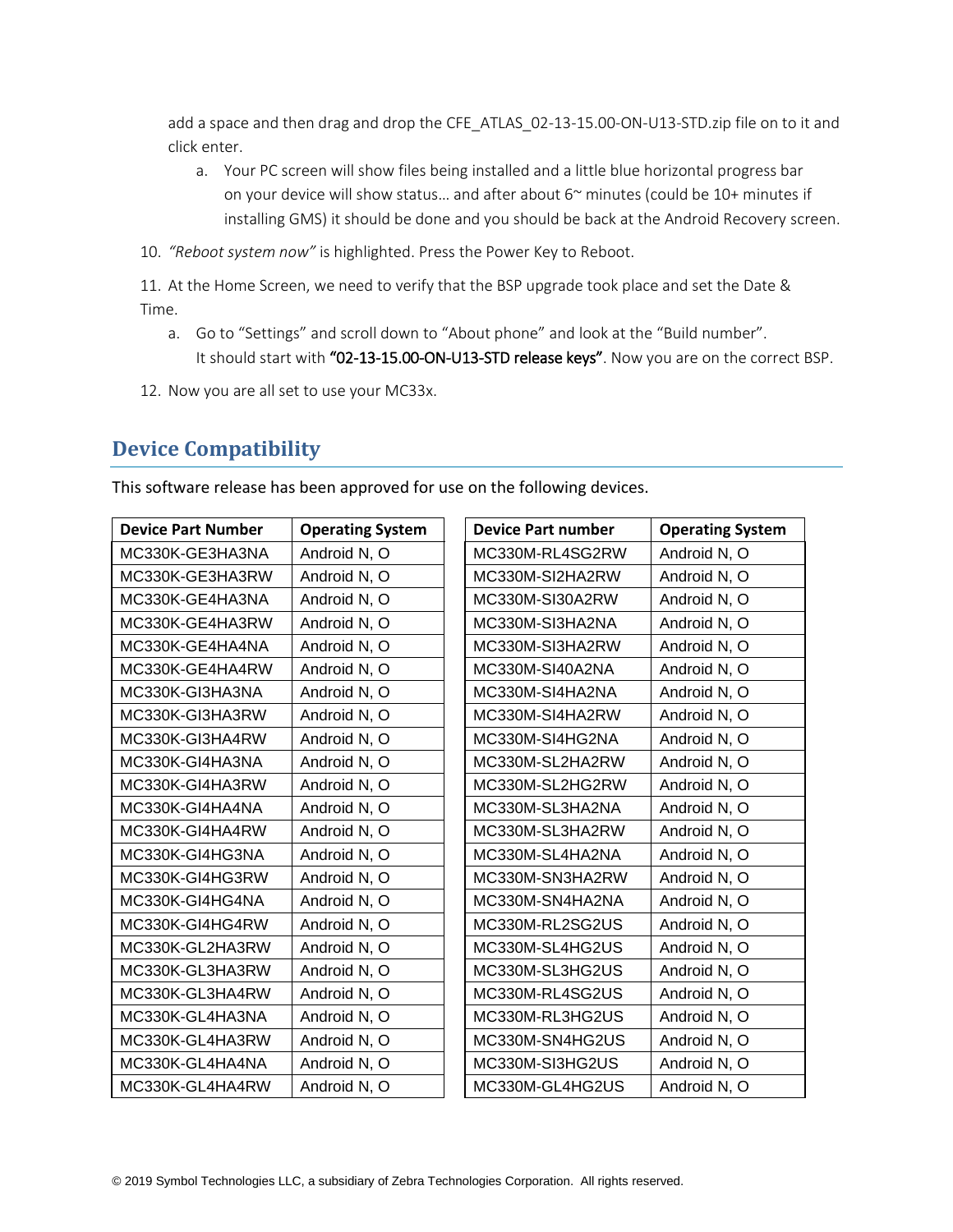| MC330K-GL4HG3RW | Android N, O | MC330M-GL3HG2US   | Android N, O |
|-----------------|--------------|-------------------|--------------|
| MC330K-RC3HA4NA | Android N, O | MC330M-GL2HG2US   | Android N, O |
| MC330K-RC3HA4RW | Android N, O | MC330M-GI3HG2US   | Android N, O |
| MC330K-RC3HG4RW | Android N, O | MC330M-GI2HG2US   | Android N, O |
| MC330K-RC4HA4NA | Android N, O | MC330K-SN4HG3US   | Android N, O |
| MC330K-RC4HA4RW | Android N, O | MC330K-SI3HG3US   | Android N, O |
| MC330K-RL3HA3RW | Android N, O | MC330K-GL4HG3US   | Android N, O |
| MC330K-RL3HG3RW | Android N, O | MC330K-RC4HG4US   | Android N, O |
| MC330K-RL3SG3RW | Android N, O | MC330K-RC3HG4US   | Android N, O |
| MC330K-RL4HA3NA | Android N, O | MC330K-GL4HG4US   | Android N, O |
| MC330K-RL4HA3RW | Android N, O | MC330K-GI3HG3US   | Android N, O |
| MC330K-RL4HG3NA | Android N, O | MC330K-SP4HG4US   | Android N, O |
| MC330K-SB3HA4NA | Android N, O | MC330K-SP3HG4US   | Android N, O |
| MC330K-SB3HA4RW | Android N, O | MC330K-SB3HG4US   | Android N, O |
| MC330K-SB3HG4RW | Android N, O | MC330K-SE4HG3US   | Android N, O |
| MC330K-SB4HA4NA | Android N, O | MC330K-SE3HG3US   | Android N, O |
| MC330K-SB4HA4RW | Android N, O | MC330K-SE2HG3US   | Android N, O |
| MC330K-SB4HG4NA | Android N, O | MC330K-GE4HG3US   | Android N, O |
| MC330K-SE2HA3RW | Android N, O | MC330K-GE3HG3US   | Android N, O |
| MC330K-SE3HA3NA | Android N, O | MC330K-GE2HG3US   | Android N, O |
| MC330K-SE3HA3RW | Android N, O | MC330K-SG4HG4US   | Android N, O |
| MC330K-SE4HA3NA | Android N, O | MC330K-SG3HG4US   | Android N, O |
| MC330K-SE4HA3RW | Android N, O | MC330K-SG2HG4US   | Android N, O |
| MC330K-SG3HA4NA | Android N, O | MC330K-GE4HG4US   | Android N, O |
| MC330K-SG3HA4RW | Android N, O | MC330K-GE2HG4US   | Android N, O |
| MC330K-SG4HA4NA | Android N, O | MC330K-GI3HG3US01 | Android N, O |
| MC330K-SI2HA3RW | Android N, O | MC330M-SN3HG2RW   | Android N, O |
| MC330K-SI3HA3NA | Android N, O | MC330M-SL3HG2RW   | Android N, O |
| MC330K-SI3HA3RW | Android N, O | MC330M-SI4HG2RW   | Android N, O |
| MC330K-SI3HG3RW | Android N, O | MC330M-SI3HG2RW   | Android N, O |
| MC330K-SI4HA3NA | Android N, O | MC330M-SI2HG2RW   | Android N, O |
| MC330K-SI4HA3RW | Android N, O | MC330M-RL3HG2RW   | Android N, O |
| MC330K-SI4HG3NA | Android N, O | MC330M-RL2SG2RW   | Android N, O |
| MC330K-SL2HA3RW | Android N, O | MC330M-GL4HG2RW   | Android N, O |
| MC330K-SL4HA3RW | Android N, O | MC330M-GL2HG2RW   | Android N, O |
| MC330K-SN3HA3RW | Android N, O | MC330M-GI4HG2RW   | Android N, O |
| MC330K-SN4HA3NA | Android N, O | MC330M-GI4HG2IN   | Android N, O |
| MC330K-SN4HA3RW | Android N, O | MC330M-GI3HG2IN   | Android N, O |
| MC330K-SP3HA4NA | Android N, O | MC330M-GI2HG2RW   | Android N, O |
| MC330K-SP3HA4RW | Android N, O | MC330K-SP4HG4RW   | Android N, O |
| MC330K-SP4HA4NA | Android N, O | MC330K-SP3HG4RW   | Android N, O |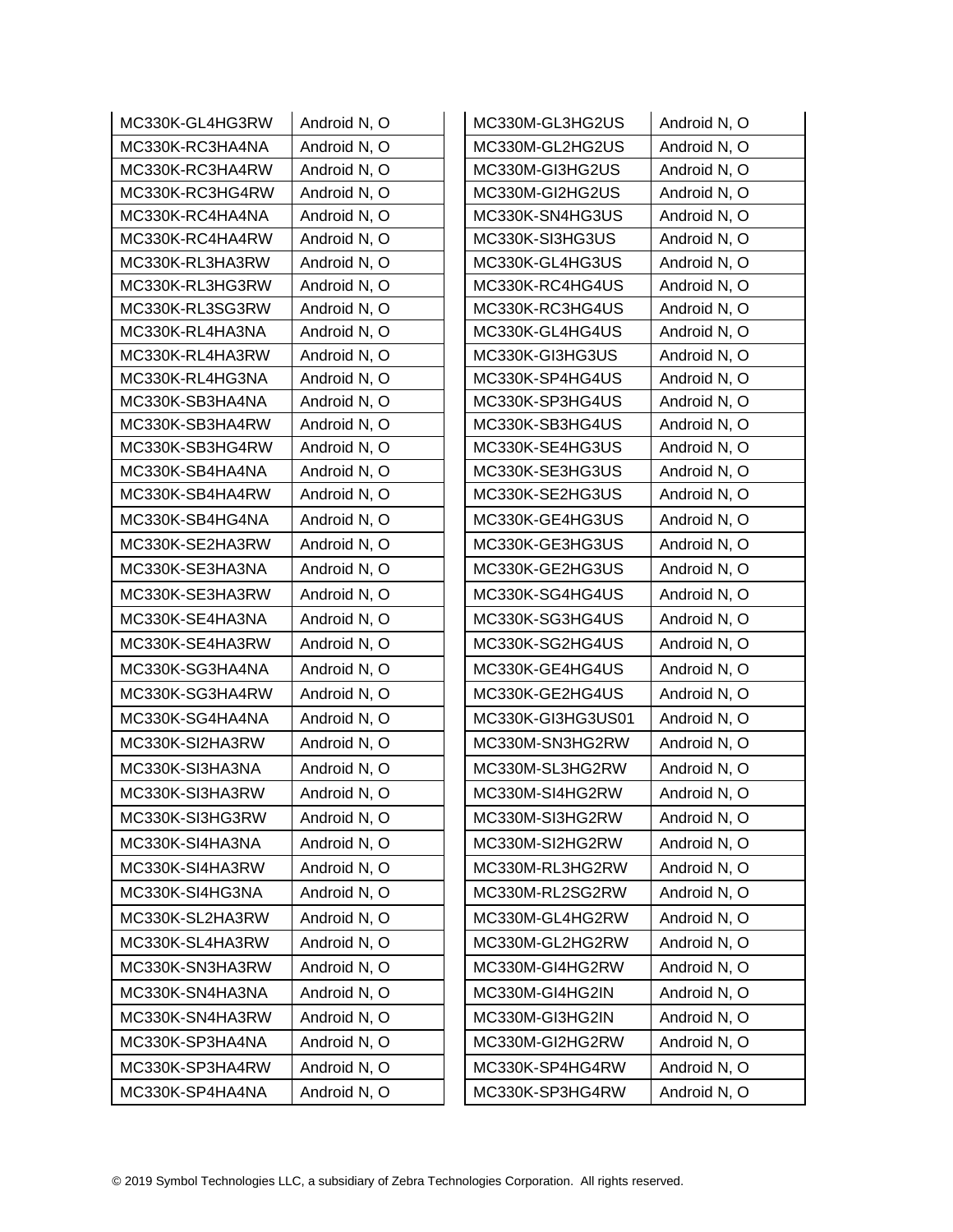| MC330K-SP4HA4RW | Android N, O | MC330K-SN4HG3RW   | Android N, O |
|-----------------|--------------|-------------------|--------------|
| MC330M-GI2HA2NA | Android N, O | MC330K-SN3HG3RW   | Android N, O |
| MC330M-GI2HA2RW | Android N, O | MC330K-SL4HG3RW   | Android N, O |
| MC330M-GI30A2RW | Android N, O | MC330K-SL2HG3RW   | Android N, O |
| MC330M-GI3HA2IN | Android N, O | MC330K-SI4HG3RW   | Android N, O |
| MC330M-GI3HA2NA | Android N, O | MC330K-SI2HG3RW   | Android N, O |
| MC330M-GI3HA2RW | Android N, O | MC330K-SG3HG4RW   | Android N, O |
| MC330M-GI3HG2RW | Android N, O | MC330K-SG2HG4RW   | Android N, O |
| MC330M-GI40A2NA | Android N, O | MC330K-SE4HG3RW   | Android N, O |
| MC330M-GI4HA2IN | Android N, O | MC330K-SE3HG3RW   | Android N, O |
| MC330M-GI4HA2NA | Android N, O | MC330K-SE2HG3RW   | Android N, O |
| MC330M-GI4HA2RW | Android N, O | MC330K-SB4HG4RW   | Android N, O |
| MC330M-GI4HG2NA | Android N, O | MC330K-RL4HG3RW   | Android N, O |
| MC330M-GL2HA2NA | Android N, O | MC330K-RC4HG4RW   | Android N, O |
| MC330M-GL2HA2RW | Android N, O | MC330K-GL4HG3RW   | Android N, O |
| MC330M-GL3HA2NA | Android N, O | MC330K-GL3HG4RW   | Android N, O |
| MC330M-GL3HA2RW | Android N, O | MC330K-GL3HG3RW   | Android N, O |
| MC330M-GL3HG2RW | Android N, O | MC330K-GL2HG3RW   | Android N, O |
| MC330M-GL40A2NA | Android N, O | MC330K-GI3HG4RW   | Android N, O |
| MC330M-GL40A2RW | Android N, O | MC330K-GI3HG3RW   | Android N, O |
| MC330M-GL4HA2NA | Android N, O | MC330K-GE4HG4RW   | Android N, O |
| MC330M-GL4HA2RW | Android N, O | MC330K-GE4HG3RW   | Android N, O |
| MC330M-RL2SA2NA | Android N, O | MC330K-GE3HG3RW   | Android N, O |
| MC330M-RL2SA2RW | Android N, O | MC330K-GE2HG4RW   | Android N, O |
| MC330M-RL3HA2NA | Android N, O | MC330K-GE2HG3RW   | Android N, O |
| MC330M-RL3HA2RW | Android N, O | MC330K-GI3HG3RW01 | Android N, O |
| MC330M-RL3SA2NA | Android N, O | MC330K-GE2HA3US   | Android N, O |
| MC330M-RL3SA2RW | Android N, O | MC330K-GE2HA4US   | Android N, O |
| MC330M-RL3SG2NA | Android N, O | MC330K-SE2HA3US   | Android N, O |
| MC330M-RL3SG2RW | Android N, O | MC330K-SG2HA4US   | Android N, O |
| MC330M-RL40A2NA | Android N, O | MC330K-GE2HA3RW   | Android N, O |
| MC330M-RL4SA2NA | Android N, O | MC330K-GE2HA4RW   | Android N, O |
| MC330M-RL4SA2RW | Android N, O | MC330K-SG2HA4RW   | Android N, O |

## <span id="page-7-0"></span>**Known Issues and Limitations**

1. For an existing Data wedge profile which is configured for Image barcode scanning, if the user updates the profile for SimulScan data capture and reboots the device, the decoder list is shown as blank under DataWedge settings. As a workaround, user needs to use two different Data wedge profiles one for Imager barcode scanning and other profile for Simul scan data capture.